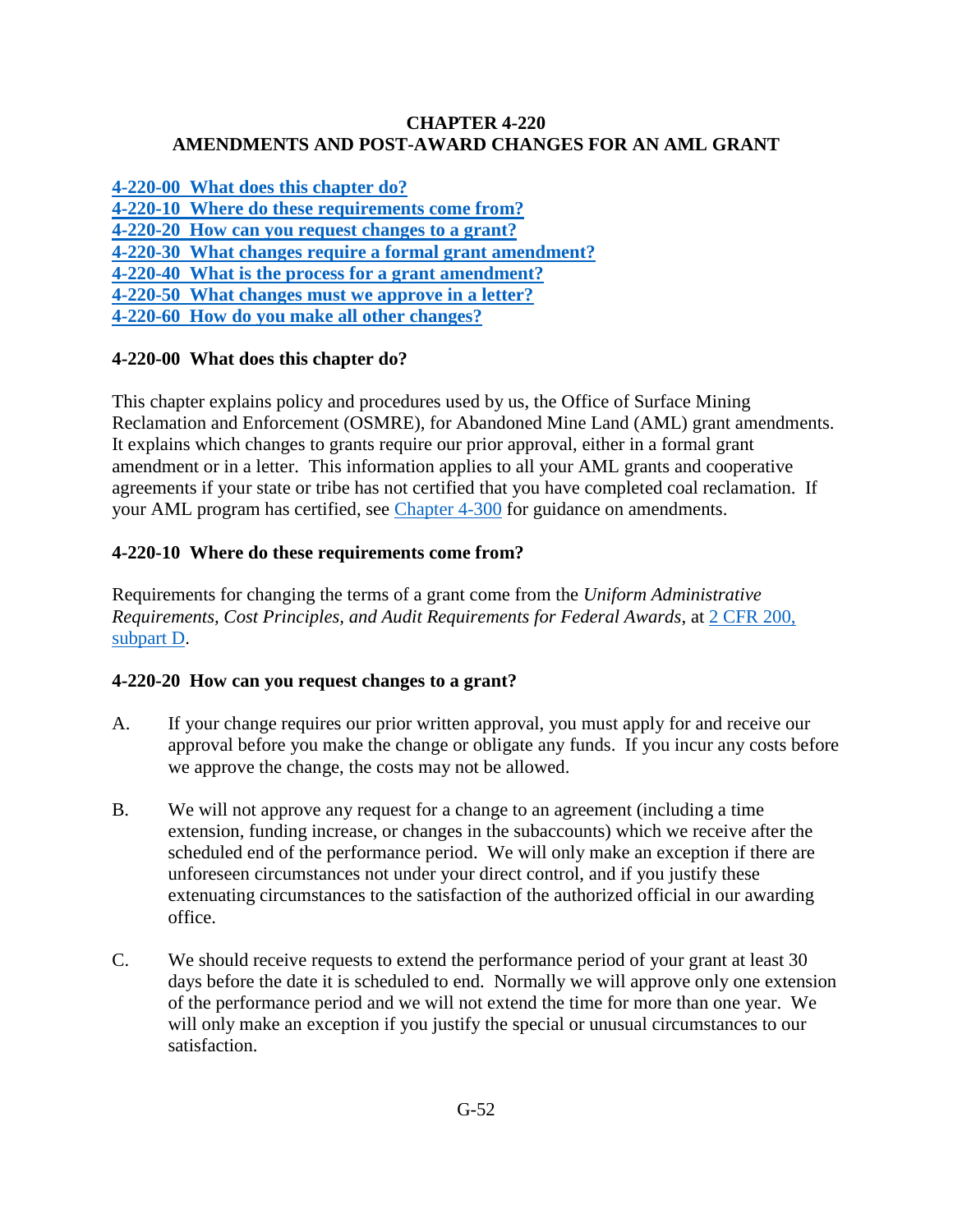### <span id="page-1-0"></span>**4-220-30 What changes require a formal grant amendment?**

We must approve the following changes to your AML grant in a formal amendment document:

- A. Extend the performance period.
- B. Add more funds to the grant.
- C. Deobligate unneeded funds.
- D. Add a new subaccount to the grant.
- E. Transfer funds from one subaccount to another.

#### <span id="page-1-1"></span>**4-220-40 What is the process for a grant amendment?**

- A. Either you or we may initiate a grant amendment. However, we must both agree on the amendment terms.
- B. You should make multiple changes by a single amendment whenever possible.
- C. You must submit an amendment application using by e-mail or by regular mail. The amendment application must include the following.
	- 1. Signed or approved Form [SF 424,](http://apply07.grants.gov/apply/forms/sample/SF424_2_1-V2.1.pdf) identifying the type of change you are requesting in item 8.
	- 2. A narrative explanation and justification for the requested change. You may use the optional [OSMRE 51](http://www.osmre.gov/resources/forms/OSM51.pdf) form, or your transmittal letter or any other format.
	- 3. If your request will change the budget or the subaccounts, provide revised budget information. You may use the optional [OSMRE 49](http://www.osmre.gov/resources/forms/OSM49.pdf) form or any alternative format showing the proposed subaccounts and amounts.
- D. We will process AML amendments, except emergency funding, using the same steps as new grants that are outlined in [Chapter 4-210.](https://www.osmre.gov/lrg/fam/4-210.pdf) However, we will approve or disapprove your complete amendment request within 30 days of receiving it. We will only notify the Office of Communications for Congressional and public announcement if the amendment increases the grant funding by more than \$100,000.
- E. We will process amendments for additional emergency funding as quickly as possible using accelerated review and approval procedures. We recognize that it is important not to delay abatement of an emergency hazard.